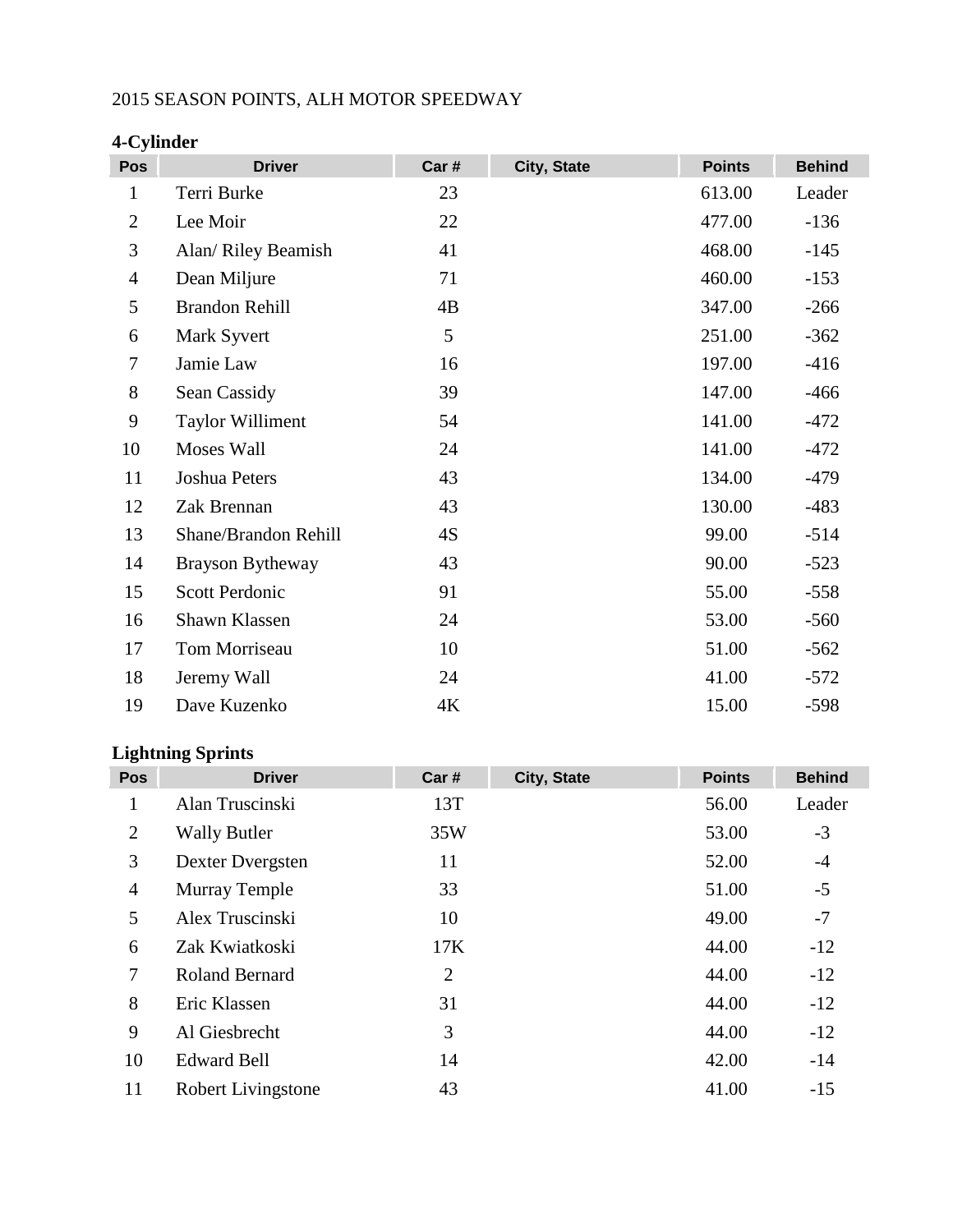| 12 Eric Johnson | 41.00 | $-15$ |
|-----------------|-------|-------|
| 13 Chris Unrau  | 41.00 | $-15$ |

## **Pure Stocks**

| Pos            | <b>Driver</b>                    | Car#   | City, State | <b>Points</b> | <b>Behind</b> |
|----------------|----------------------------------|--------|-------------|---------------|---------------|
| $\mathbf{1}$   | Derek Pollock                    | 2T     |             | 615.00        | Leader        |
| $\overline{2}$ | <b>Steve Redman</b>              | 37     |             | 570.00        | $-45$         |
| 3              | Les McRae                        | 9      |             | 563.00        | $-52$         |
| $\overline{4}$ | <b>Brad Wall</b>                 | 25     |             | 545.00        | $-70$         |
| 5              | Rod Wolfe                        | 8      |             | 533.00        | $-82$         |
| 6              | Nathan Klaassen                  | 6      |             | 515.00        | $-100$        |
| 7              | Sian Kroeker                     | 86     |             | 392.00        | $-223$        |
| $8\,$          | Michael Wenham Jim<br>Mulholland | 13     |             | 352.00        | $-263$        |
| 9              | Marv Klaassen                    | 445    |             | 347.00        | $-268$        |
| 10             | <b>Andrew Thomas</b>             | 26,26A |             | 339.00        | $-276$        |
| 11             | John Ford Bradon<br>Hennoritte   | 44     |             | 225.00        | $-390$        |
| 12             | Al Unger                         | 95     |             | 223.00        | $-392$        |
| 13             | <b>Emerson Hamm</b>              | 02     |             | 219.00        | $-396$        |
| 14             | Kevin Smith                      | 06     |             | 211.00        | $-404$        |
| 15             | Cole Manydanuk                   | 21C    |             | 207.00        | $-408$        |
| 16             | Jamie Smith                      | 13S    |             | 206.00        | $-409$        |
| 17             | <b>Bill Messier</b>              | 79     |             | 205.00        | $-410$        |
| 18             | Pat Smith                        | 16     |             | 146.00        | $-469$        |
| 19             | <b>Brett Proctor</b>             | 21     |             | 133.00        | $-482$        |
| 21             | <b>Bryce Sexton</b>              | 55     |             | 122.00        | $-493$        |
| 22             | Jordon Wasnie                    | 5      |             | 105.00        | $-510$        |
| 23             | <b>Russ Reimer</b>               | 40     |             | 95.00         | $-520$        |
| 24             | Jeremy Anderson                  | 81     |             | 87.00         | $-528$        |
| 25             | Jaden Varnoson                   | 12     |             | 85.00         | $-530$        |
| 26             | <b>Brian Bellew</b>              | 30K    |             | 82.00         | $-533$        |
| 27             | <b>Brian Kentner</b>             | 66     |             | 73.00         | $-542$        |
| 28             | Juliann Salazar                  | 11     |             | 47.00         | $-568$        |
| 29             | Rob Reese                        | 44R    |             | 40.00         | $-575$        |
| 30             | <b>Austin Overwater</b>          | 33A    |             | 36.00         | $-579$        |
| 31             | Ben Epp                          | 3.14   |             | 29.00         | $-586$        |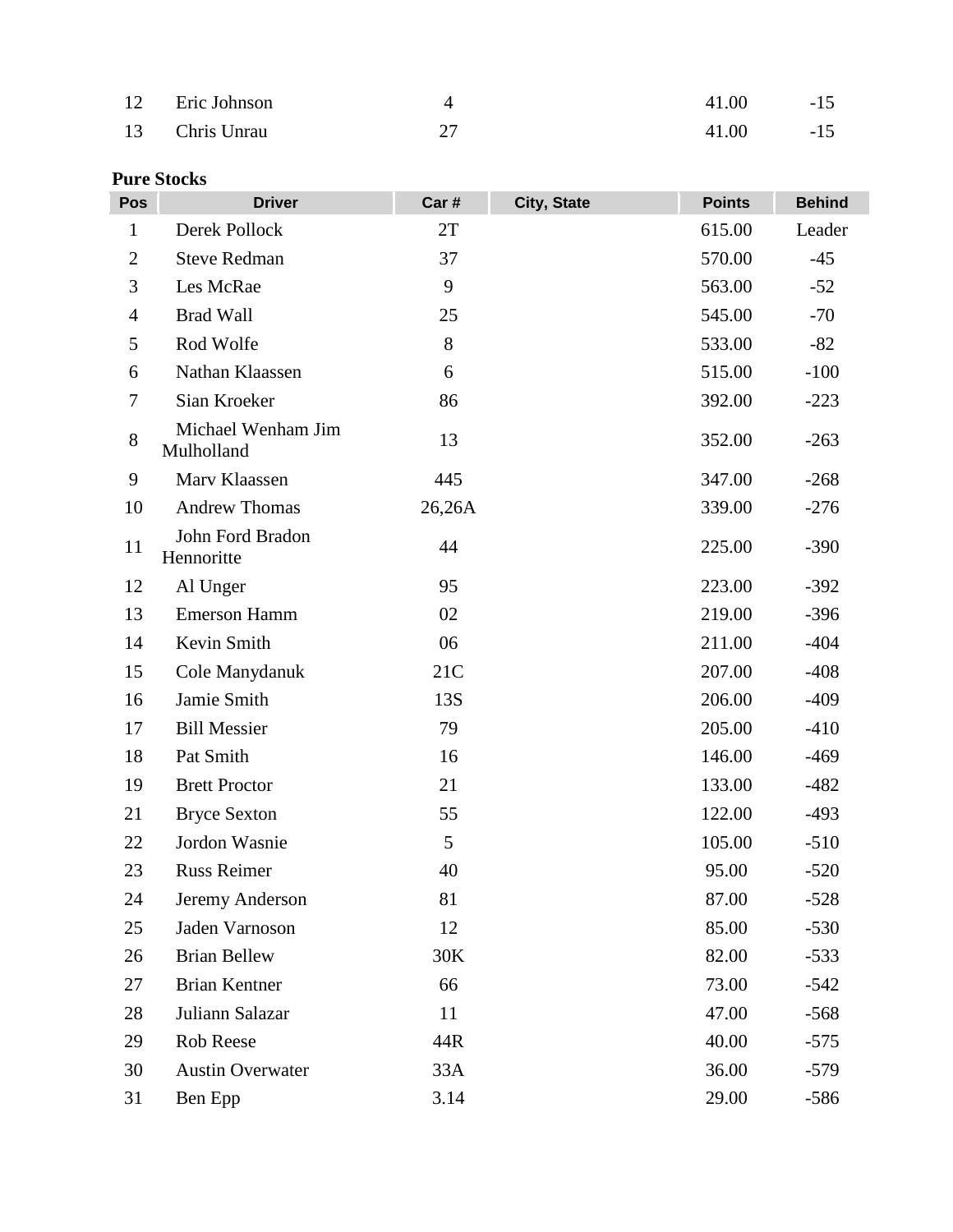#### **Street Stock**

| <b>Driver</b>           | Car #          | City, State | <b>Points</b> | <b>Behind</b> |
|-------------------------|----------------|-------------|---------------|---------------|
| <b>Shawn Teunis</b>     | 39             |             | 615.00        | Leader        |
| <b>Billy Maruca</b>     | 53A,53         |             | 613.00        | $-2$          |
| Jesse Teunis            | 70             |             | 587.00        | $-28$         |
| Shawn Holden            | 11SR           |             | 586.00        | $-29$         |
| Doug Perrier            | $\overline{4}$ |             | 432.00        | $-183$        |
| Derek Pollock           | $\overline{2}$ |             | 408.00        | $-207$        |
| <b>Brent Douglas</b>    | 76             |             | 240.00        | $-375$        |
| <b>Jesse Pederson</b>   | 80             |             | 156.00        | $-459$        |
| <b>Andrew Maxwell</b>   | M80            |             | 131.00        | $-484$        |
| Pete Letkemen           | 14             |             | 103.00        | $-512$        |
| <b>Boomer Patterson</b> | 39P            |             | 93.00         | $-522$        |
| Kyle Dykhoff            | 11             |             | 50.00         | $-565$        |
| <b>Steve Boone</b>      | 17             |             | 45.00         | $-570$        |
| <b>Terry Blacklance</b> | 105            |             | 45.00         | $-570$        |
| Nick Linert             | 75             |             | 45.00         | $-570$        |
| <b>Chase Boen</b>       | 48             |             | 45.00         | $-570$        |
|                         |                |             |               |               |

## **Super Trucks**

| Pos            | <b>Driver</b>              | Car# | City, State | <b>Points</b> | <b>Behind</b> |
|----------------|----------------------------|------|-------------|---------------|---------------|
|                | Tyson Heibert / Rod Fidler | 2A,2 |             | 211.00        | Leader        |
| $\overline{2}$ | Eric/Jerome Guyot          | 25   |             | 206.00        | $-5$          |
| 3              | Rene Poluyko               | 73   |             | 200.00        | $-11$         |
| $\overline{4}$ | Rob Penner                 | 921  |             | 192.00        | $-19$         |
| 5              | Marc Zandag                | 67   |             | 93.00         | $-118$        |
| 6              | <b>Ryan Hambleton</b>      | 13   |             | 89.00         | $-122$        |
| 7              | <b>Dustin Enns</b>         | 18   |             | 51.00         | $-160$        |
| 8              | Tayvia Dorge               | 17   |             | 48.00         | $-163$        |

## **Midwest Modified**

| <b>Pos</b>     | <b>Driver</b>        | Car# | City, State | <b>Points</b> | <b>Behind</b> |
|----------------|----------------------|------|-------------|---------------|---------------|
|                | <b>Austin Hunter</b> | 44   |             | 636.00        | Leader        |
|                | <b>Ryan Cousins</b>  | 36   |             | 602.00        | -34           |
|                | <b>Rick Fehr</b>     | 921  |             | 591.00        | $-45$         |
| $\overline{4}$ | Gary Unrau           | 18   |             | 542.00        | -94           |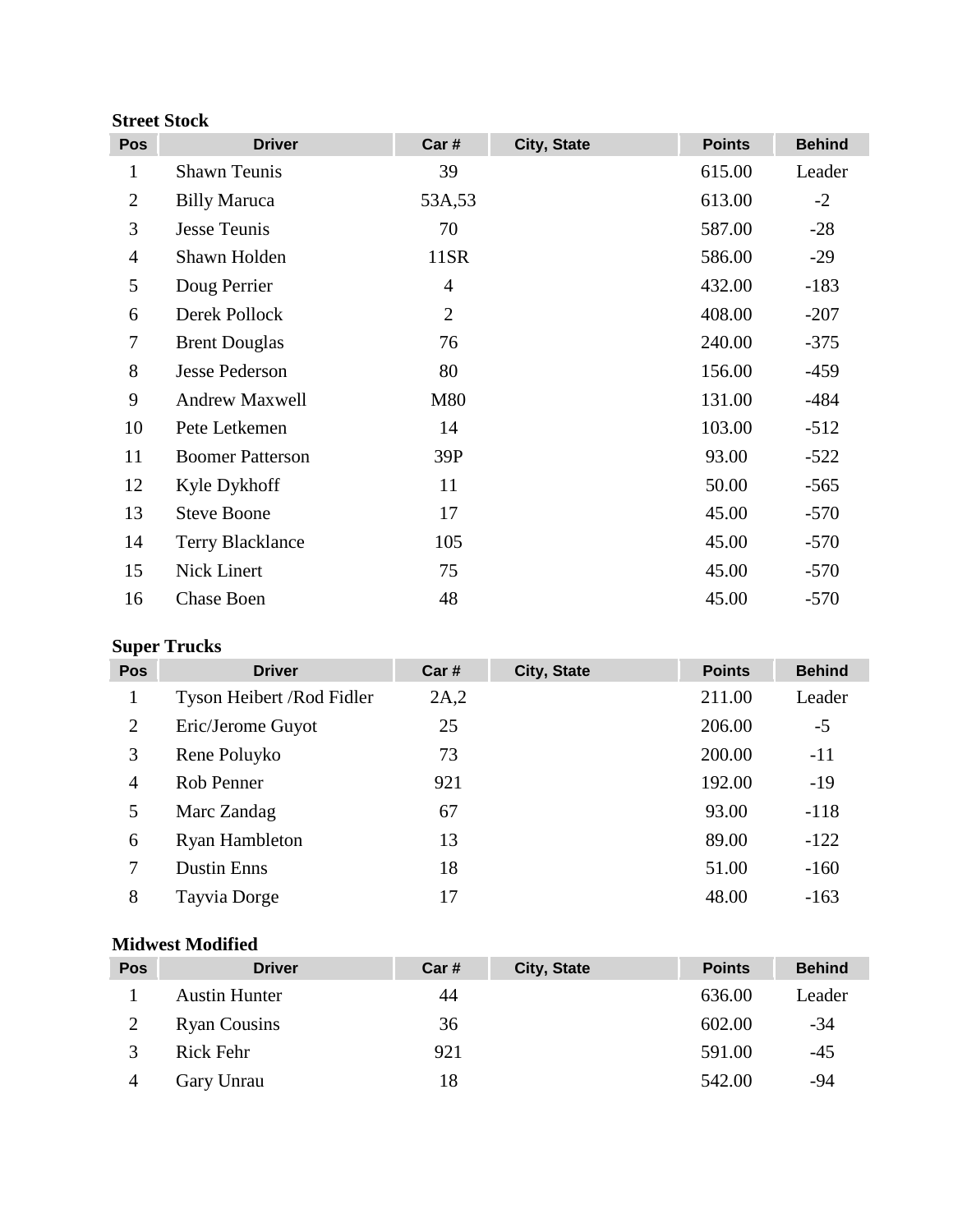| 5                | Cody Wall               | 88             | 518.00 | $-118$ |
|------------------|-------------------------|----------------|--------|--------|
| 6                | Murray Kozie            | 55             | 499.00 | $-137$ |
| 7                | <b>Ted Doell</b>        | 95             | 473.00 | $-163$ |
| 8                | Erich Frey              | 47             | 242.00 | $-394$ |
| $\boldsymbol{9}$ | Aaron Blacklance        | 5BA            | 222.00 | $-414$ |
| 10               | Justin Lee              | 84             | 208.00 | $-428$ |
| 11               | <b>Brandon Rehill</b>   | 4B             | 198.00 | $-438$ |
| 12               | <b>Tony Caissie</b>     | 12             | 196.00 | $-440$ |
| 13               | <b>Channing Sproule</b> | 28             | 186.00 | $-450$ |
| 14               | Mark Kohaykewych        | 22K            | 175.00 | $-461$ |
| 15               | Roger Boisjoli          | 37             | 169.00 | $-467$ |
| 16               | Dave Kuzenko            | 4B             | 156.00 | $-480$ |
| 17               | <b>Rick Hamel</b>       | 22             | 152.00 | $-484$ |
| 18               | <b>Brodie Dobson</b>    | 54             | 149.00 | $-487$ |
| 19               | Patrick Sobolik         | 40             | 140.00 | $-496$ |
| 20               | Cody Smith              | 88S            | 133.00 | $-503$ |
| 21               | Rob Penner              | 42             | 130.00 | $-506$ |
| 22               | Nick Audette            | 20             | 126.00 | $-510$ |
| 23               | Alex Johnson            | 13             | 114.00 | $-522$ |
| 24               | <b>Jason Somack</b>     | 3              | 101.00 | $-535$ |
| 25               | <b>Justin Bronk</b>     | 84B            | 85.00  | $-551$ |
| 26               | <b>Ray Smith</b>        | 08             | 81.00  | $-555$ |
| 27               | <b>Travis Saurer</b>    | 21X            | 57.00  | $-579$ |
| 28               | Dale Kraling            | $7\mathrm{K}$  | 54.00  | $-582$ |
| 29               | Jason Strand            | 85             | 53.00  | -583   |
| 30               | Paul Veert              | 88             | 52.00  | $-584$ |
| 31               | Eric Haugland           | 32             | 49.00  | $-587$ |
| 32               | Logan Salazar           | 3L             | 46.00  | $-590$ |
| 33               | Bryan Kakela            | 11             | 46.00  | $-590$ |
| 34               | <b>Grant Hall</b>       | $\overline{4}$ | 43.00  | $-593$ |
| 35               | Hunter Hougard          | 88H            | 43.00  | $-593$ |
| 36               | Rob Gordon              | X <sub>5</sub> | 41.00  | $-595$ |
| 37               | Don Martin              | 15M            | 40.00  | $-596$ |
| 38               | David Delaine           | 00D            | 38.00  | $-598$ |
| 39               | Brenden Luschinski      | 12L            | 37.00  | $-599$ |
| 40               | Ed Lehrke               | 99E            | 17.00  | $-619$ |